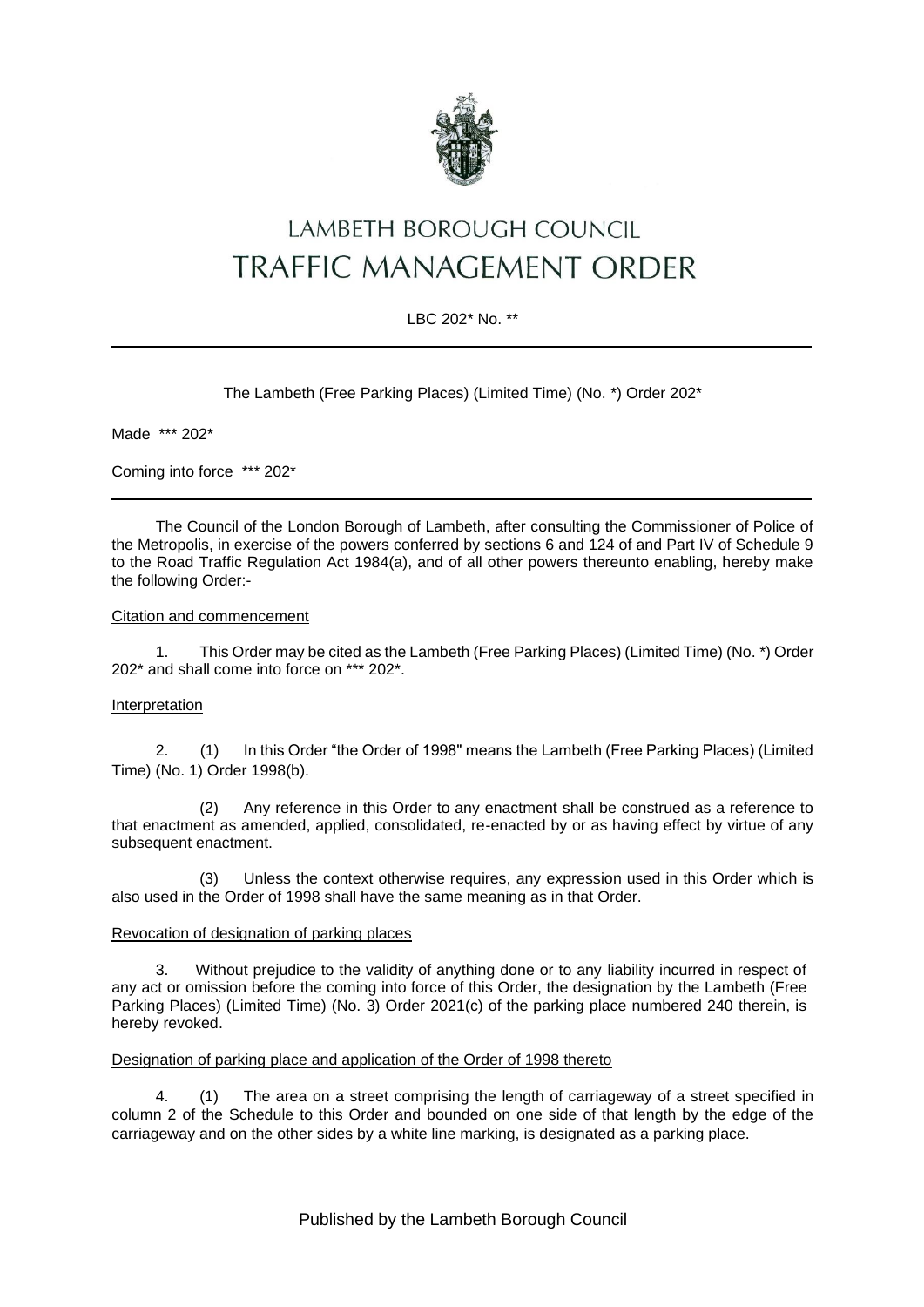(a) 1984 c.27 (b) LBC 1998/67 (c) LBC 2012/43

(2) The reference in this Article to a white line marking shall be construed as a reference to the white line marking (either broken or continuous) provided for in Schedule 7 to the Traffic Signs Regulations and General Directions 2016(a) or, if applicable, authorised by the Secretary of State by virtue of section 64 of the Road Traffic Regulation Act 1984.

(3) The provisions of the Order of 1998 (other than Articles 3 and 17) shall apply to the area designated as a parking place by this Order as if in those provisions any reference to a parking place included a reference to the area designated as a parking place by this Order and as if any reference to a Schedule to the Order of 1998 included a reference to the Schedule to this Order.

## Placing of traffic signs, etc

- 5. The Council shall:-
	- (a) place and maintain traffic signs indicating the limits of the parking place referred to in the Schedule to this Order and that such parking place may only be used during the permitted hours for the leaving of the vehicles specified in Article 4 of the Order of 1998, subject to the provisions of Articles 5 and 6 of the Order of 1998;
	- (b) carry out such other work as is reasonably required for the purposes of the satisfactory operation of the parking place referred to in the Schedule to this Order.

Dated this \*\*\* day of \*\*\* 202\*.

Ben Stevens Highway Network Manager